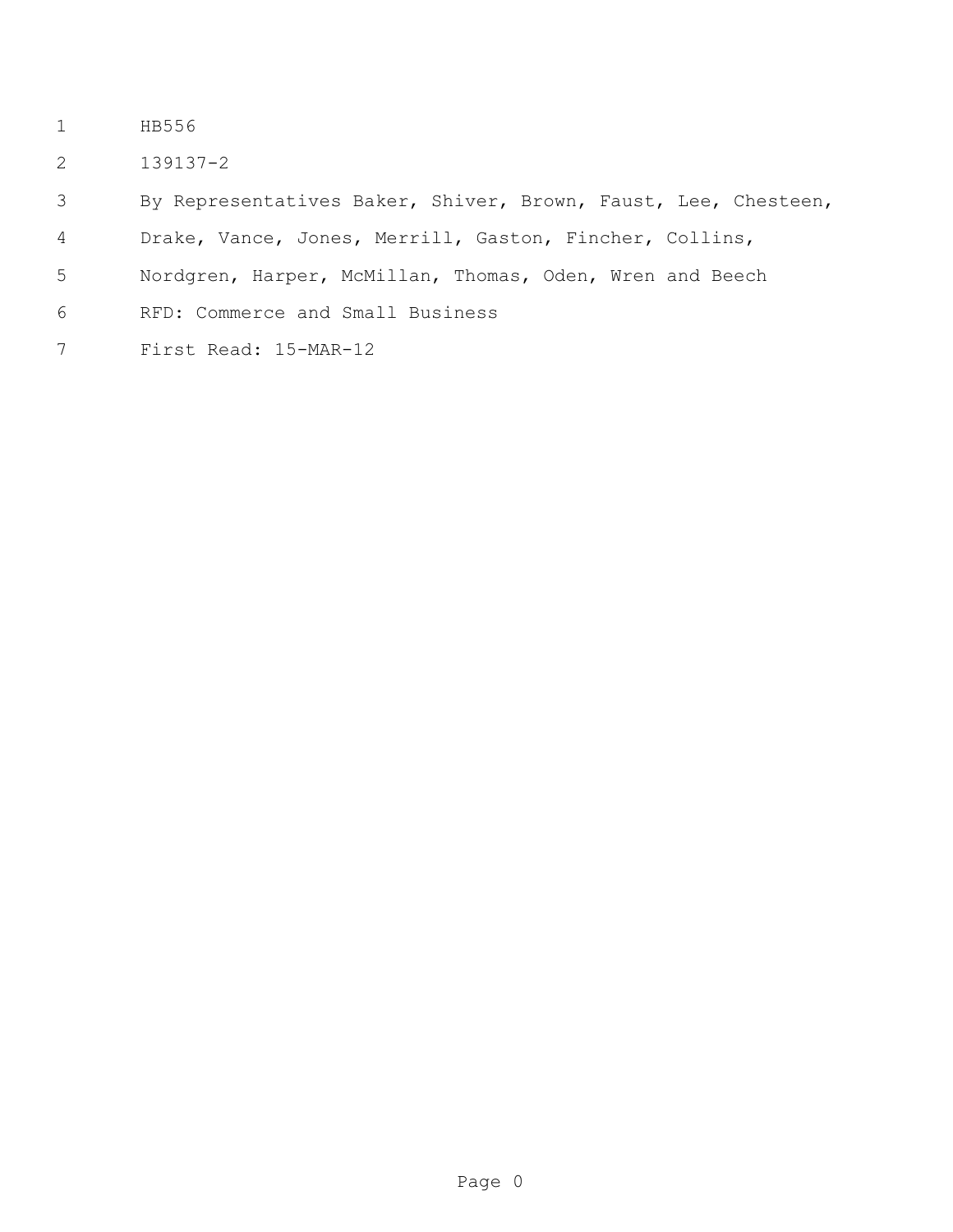| $\mathbf 1$    | 139137-2:n:03/15/2012:JET/tan LRS2012-1767R1                 |
|----------------|--------------------------------------------------------------|
| $\mathbf{2}$   |                                                              |
| 3              |                                                              |
| $\overline{4}$ |                                                              |
| 5              |                                                              |
| 6              |                                                              |
| 7              |                                                              |
| 8              | SYNOPSIS:<br>Current law provides that from May 31, 2011,    |
| 9              | through May 31, 2013, the Alabama Department of              |
| 10             | Environmental Management and other state and local           |
| 11             | agencies are prohibited from granting any new                |
| 12             | permits to new solid waste facility intended to              |
| 13             | receive waste not generated by the prospective               |
| 14             | permittee.                                                   |
| 15             |                                                              |
| 16             | A BILL                                                       |
| 17             | TO BE ENTITLED                                               |
| 18             | AN ACT                                                       |
| 19             |                                                              |
| 20             | To amend Act 2011-297, now appearing as Section              |
| 21             | 22-27-5.2, Code of Alabama 1975, to extend the prohibition   |
| 22             | against the permitting of certain new solid waste facilities |
| 23             | from May 31, 2013, to May 31, 2014.                          |
| 24             | BE IT ENACTED BY THE LEGISLATURE OF ALABAMA:                 |
| 25             | Section 1. Act 2011-297, now appearing as Section            |
| 26             | 22-27-5.2 of the Code of Alabama 1975, is amended to read as |
| 27             | follows:                                                     |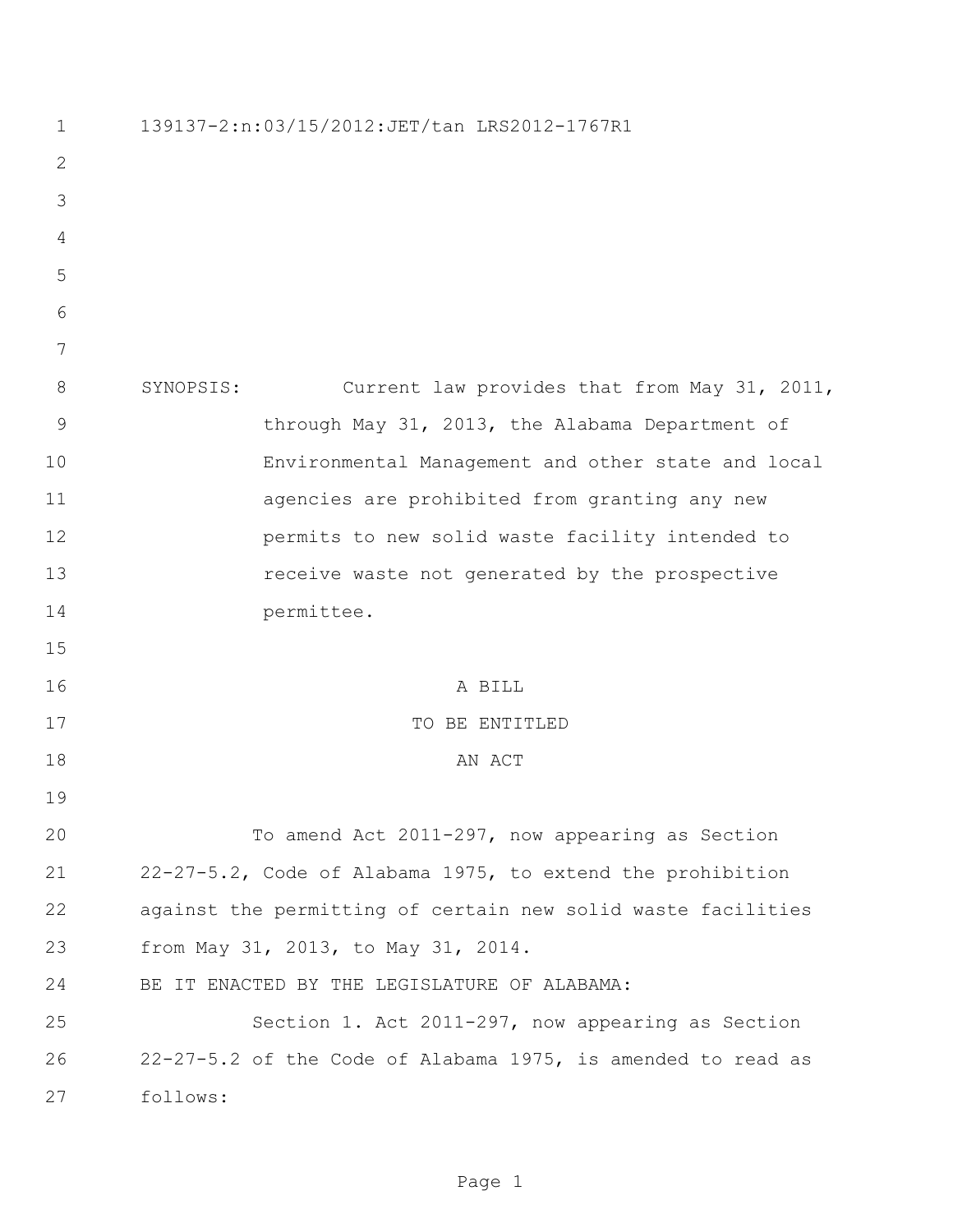"§22-27-5.2.

2 The Mexicle of Law Call (1) Notwithstanding any provision of law, for a period of 24 months after May 31, 2011 until May 31, 2014, neither the department nor any state or local agency may grant any new permits to a new public solid waste landfill facility which is intended to receive waste not generated by the permittee.

8 The 24-month moratorium period is necessary in order to allow the department and the Alabama Department of Public Health to review their duties and responsibilities pursuant to the Solid Wastes and Recyclable Materials Management Act. As appropriate, following this review, the department, with input from the Alabama Department of Public Health, shall make recommendations for necessary legislation or undertake rulemaking to implement enhancement identified during the review period.

 "(3) For the purpose of evaluating solid waste landfill management issues facing the state and to allow for the update of the state's comprehensive solid waste management plan to identify and provide for the state's solid waste management needs, there is imposed a moratorium on the issuance by the department of any new permits for new public solid waste landfills which are intended to receive wastes not generated by the permittee as further qualified in subsection (b). The moratorium shall not apply to industrial landfills receiving waste generated in-state only by the permittee.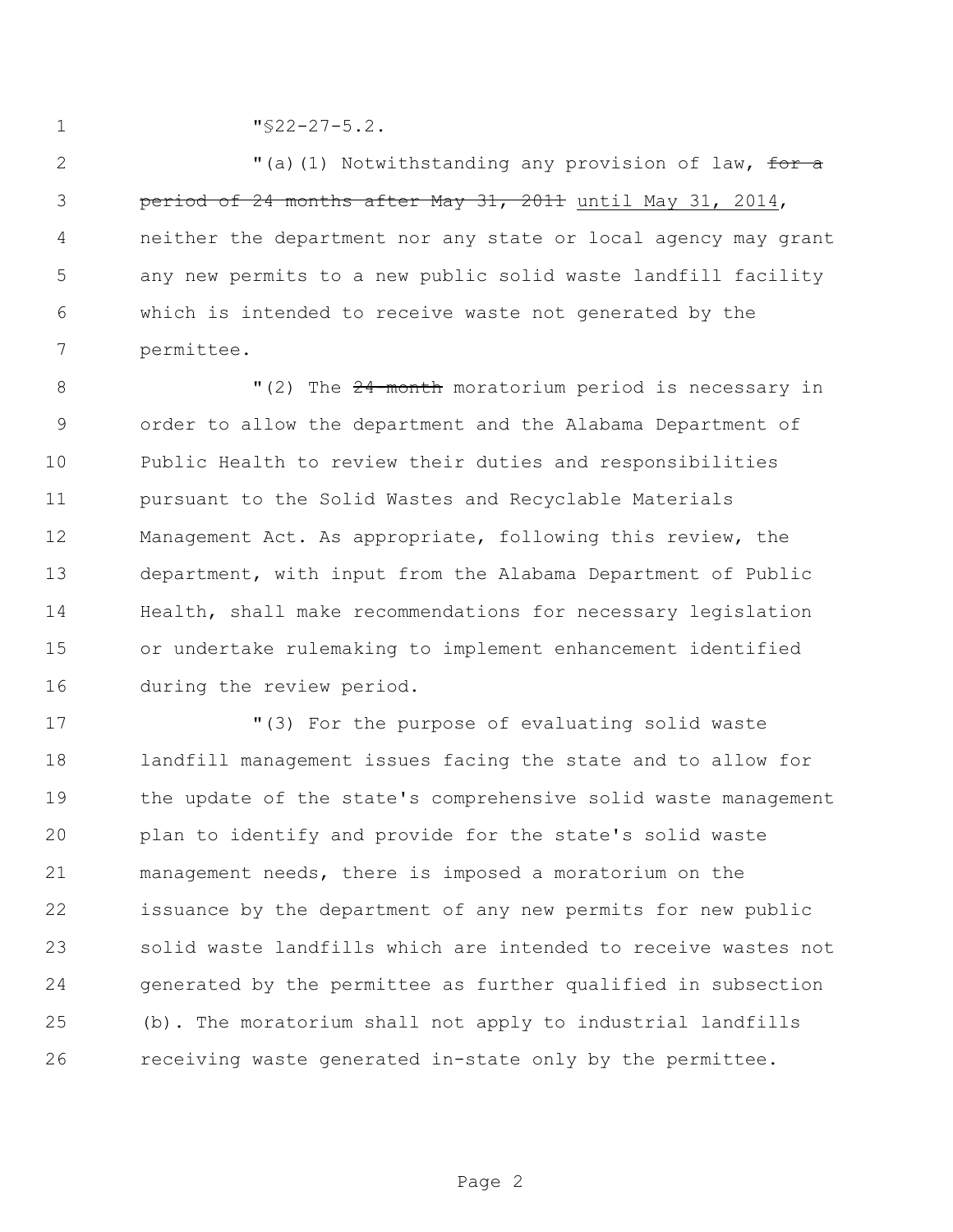"(b) The moratorium restriction provided in subsection (a) applies only to any proposed public solid waste landfill facility that has not received its final approval within the department solid waste landfill permitting process and shall include proposed facilities which will meet, upon completion, any of the following criteria regarding capacity, site acreage, or location.

 "(1) A proposed capacity in excess of 1,500 tons per day.

 "(2) A proposed capacity of 2,000 cubic yards per day or more.

"(3) A site consisting of 500 acres or more.

 "(4) When combined with existing or proposed public 14 solid waste landfill facilities located within the same county 15 or counties or within 20 miles thereof, a capacity or site which exceeds the minimum amounts set forth in subdivision (1), (2), or (3).

 "(5) A proposed capacity by a new public solid waste landfill which will be more than that reasonably anticipated in the foreseeable future as identified in the local solid waste management plan for the communities located within the county in which the facility is to be located or within 20 miles of the facility.

 "(c) The director may waive the limitation imposed by this moratorium for a particular facility upon a finding based upon a joint recommendation by the State Health Officer and the respective host government. The request for waiver